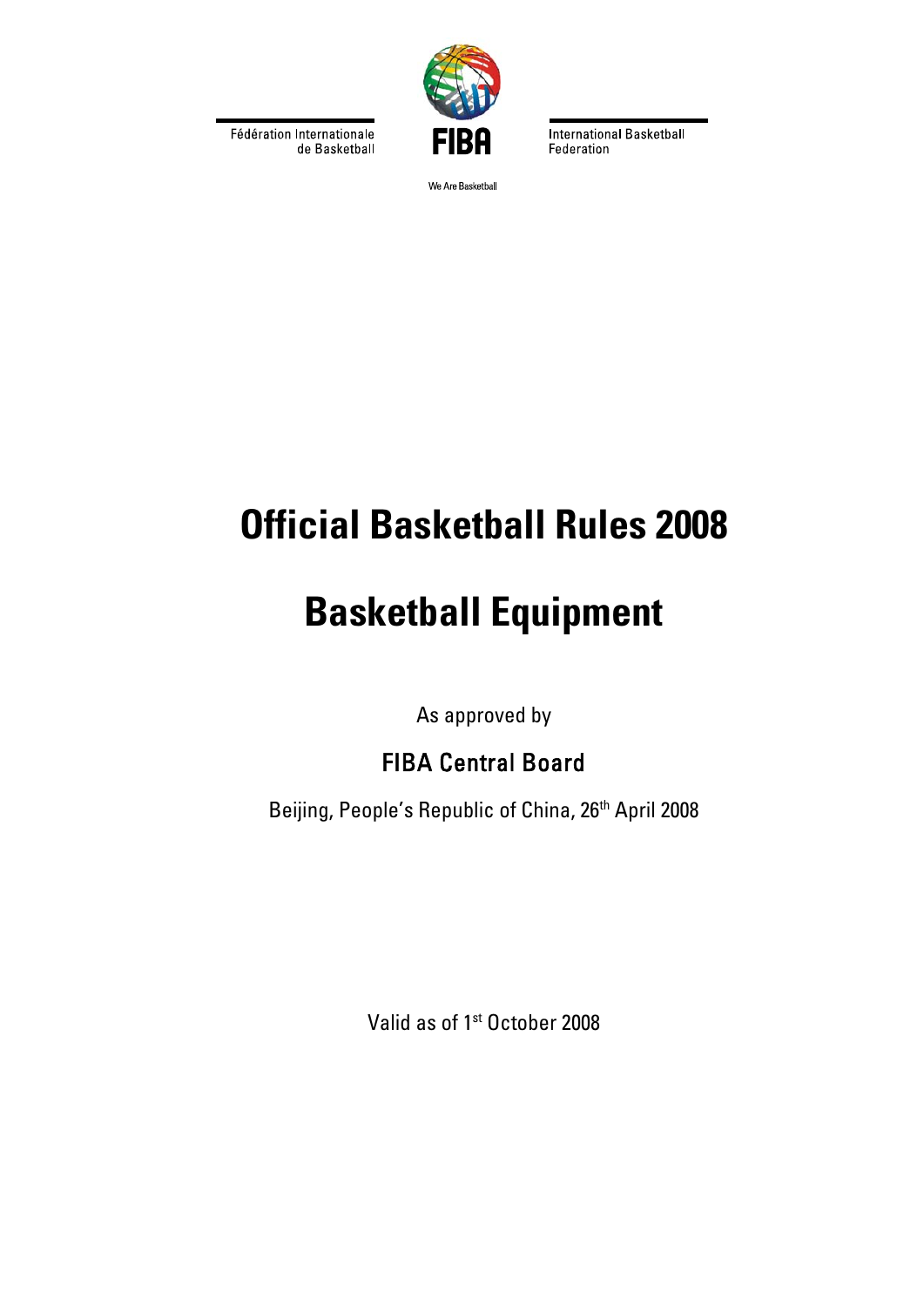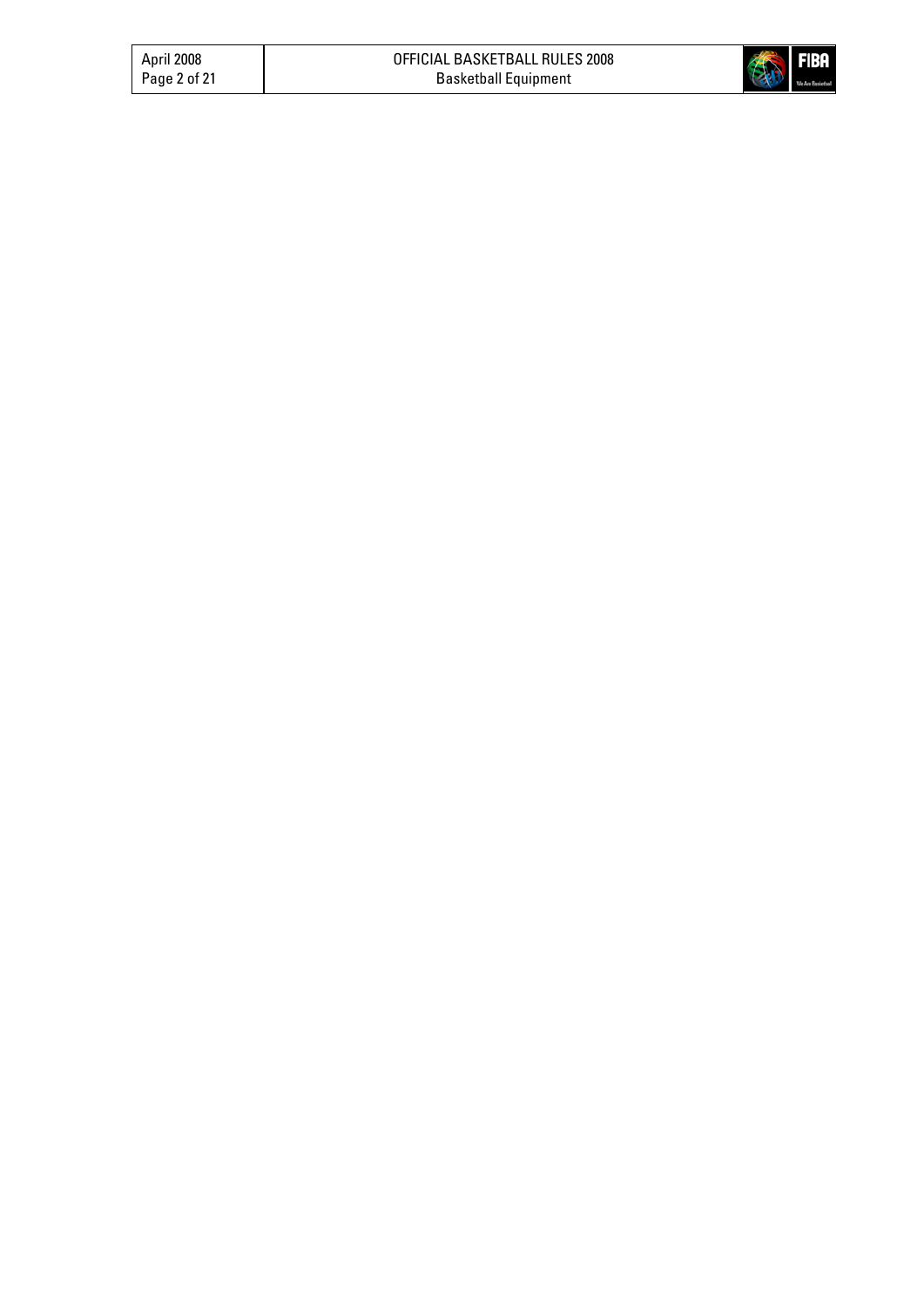

# **TABLE OF CONTENTS**

| $\mathbf{1}$   | Backstop unit                | $\boldsymbol{6}$ |
|----------------|------------------------------|------------------|
| $\overline{2}$ | <b>Backboard</b>             | $6\phantom{1}$   |
| 3              | <b>Basket ring</b>           | 8                |
| 4              | <b>Basket net</b>            | 10               |
| 5              | Backboard support structure  | 10               |
| 6              | Padding                      | 11               |
| 7              | <b>Basketballs</b>           | 11               |
| 8              | Game clock                   | 12               |
| 9              | Scoreboard                   | 12               |
| 10             | Twenty-four second device    | 14               |
| 11             | <b>Signals</b>               | 15               |
| 12             | Player foul markers          | 15               |
| 13             | <b>Team foul markers</b>     | 15               |
| 14             | Alternating possession arrow | 16               |
| 15             | <b>Playing floor</b>         | 16               |
| 16             | Playing court                | 17               |
| 17             | Lighting                     | 18               |
| 18             | <b>Advertising boards</b>    | 19               |
| 19             | Support service areas        | 20               |
| 20             | Spectator areas              | 20               |
| 21             | References                   | 21               |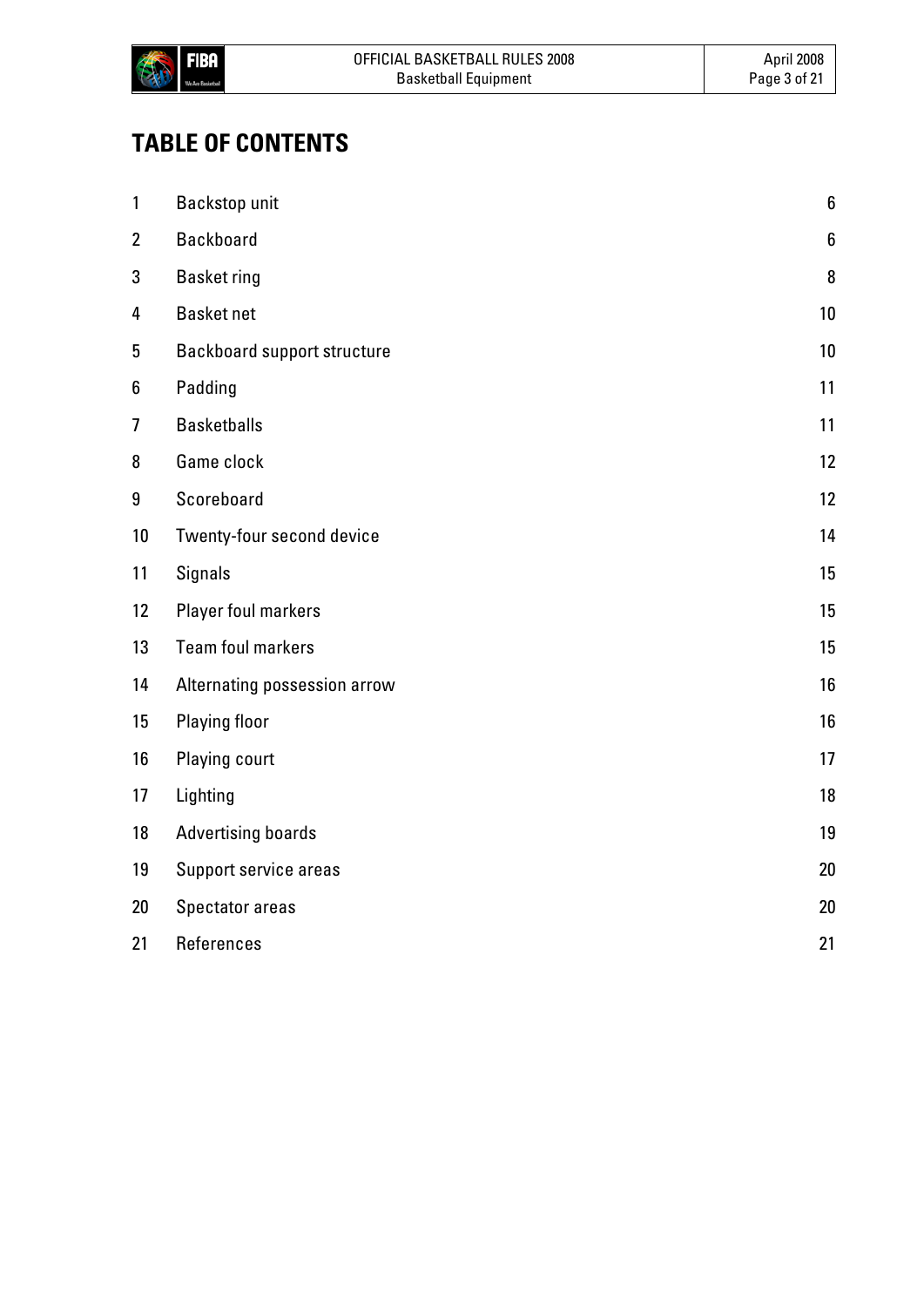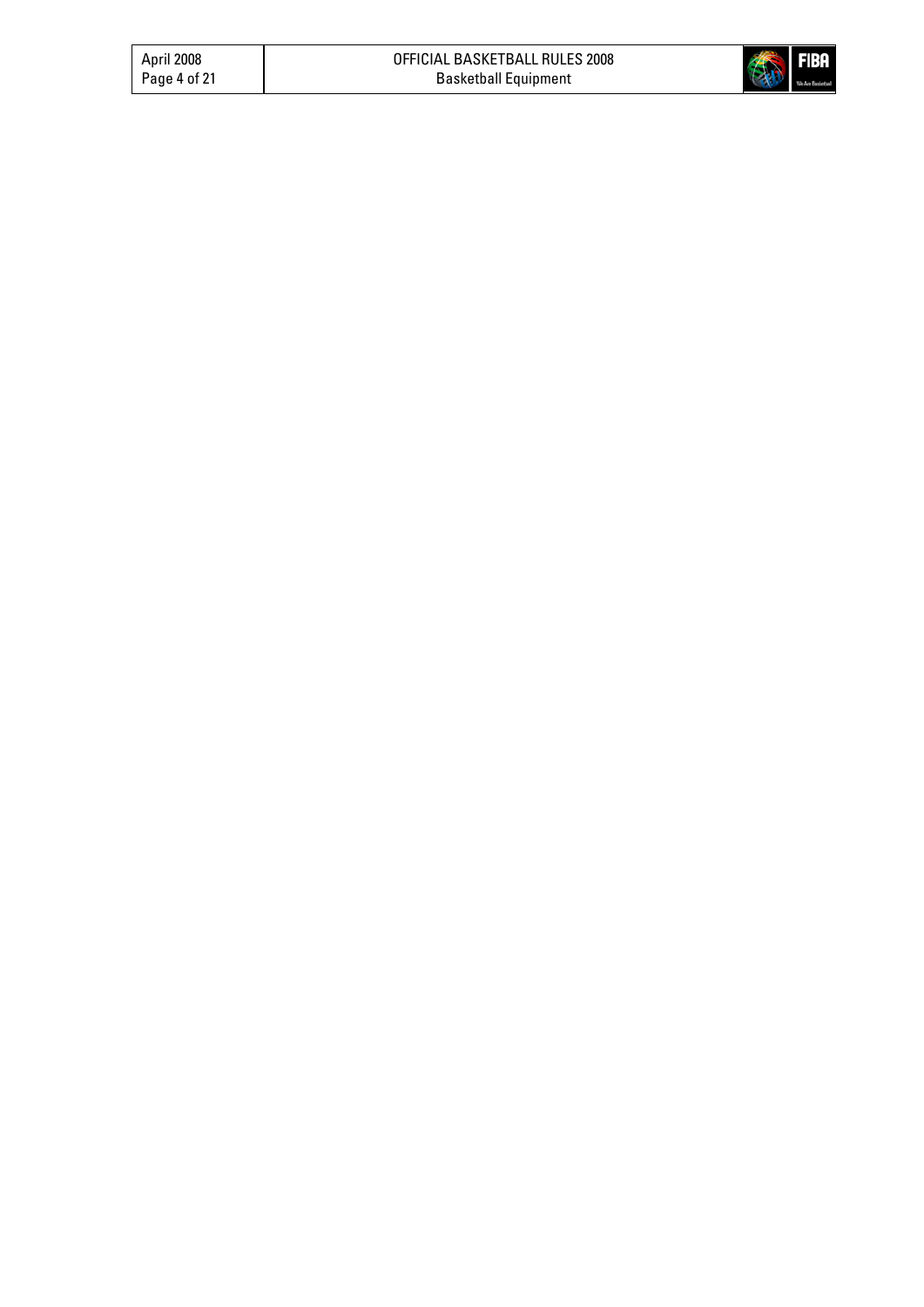

# **Basketball Equipment**

Throughout this section entitled Basketball Equipment, all references made to a timer, scorer, twenty-four second operator, etc. in the male gender also apply to the female gender. It must be understood that this is done for practical reasons only.

## **Introduction**

The Basketball Equipment section of the Official Basketball Rules specifies all basketball equipment required at a game. Reference to high level competitions indicates that the equipment is essential and imperative for this level and strongly recommended for medium level and all of the other competitions. Reference to medium level competitions indicates that the equipment is essential and imperative for this level and strongly recommended for all other competitions.

This Appendix shall be used by all parties involved directly in the game as well as by basketball equipment manufacturers, local organisers and FIBA for its equipment approval programme and to establish national and international standards.

The competitions are divided into three levels:

- High level competitions (Level 1): Main FIBA official competitions, as defined in Art. E.1.1 of the FIBA Internal Regulations governing the FIBA Competitions. The facilities and equipment required for the following main FIBA official competitions are subject to FIBA approval (Levels 1 and 2): Olympic Tournaments; World Championships for Men, Women, U-19 and U-17; Zone Championships for Men and Women. All equipment at these competitions must be FIBA approved and must display the FIBA logo in the FIBA approved layout.
- Medium level competitions (Level 2): All other FIBA official competitions as defined in Art. E.1.1 of the FIBA Internal Regulations governing the FIBA Competitions, and high level competitions of the national federations.
- Other competitions (Level 3): All other competitions not included in the above.
- Notes: 1. All measurement tolerances are according to DIN ISO Standard 286 (see References [\[1\]\)](#page-20-1) except where other values are explicitly stated.
	- 2. Reference is made to the FIBA publications "Guide to Basketball Facilities for High-Level Competitions" and "Guide to Small Basketball Facilities".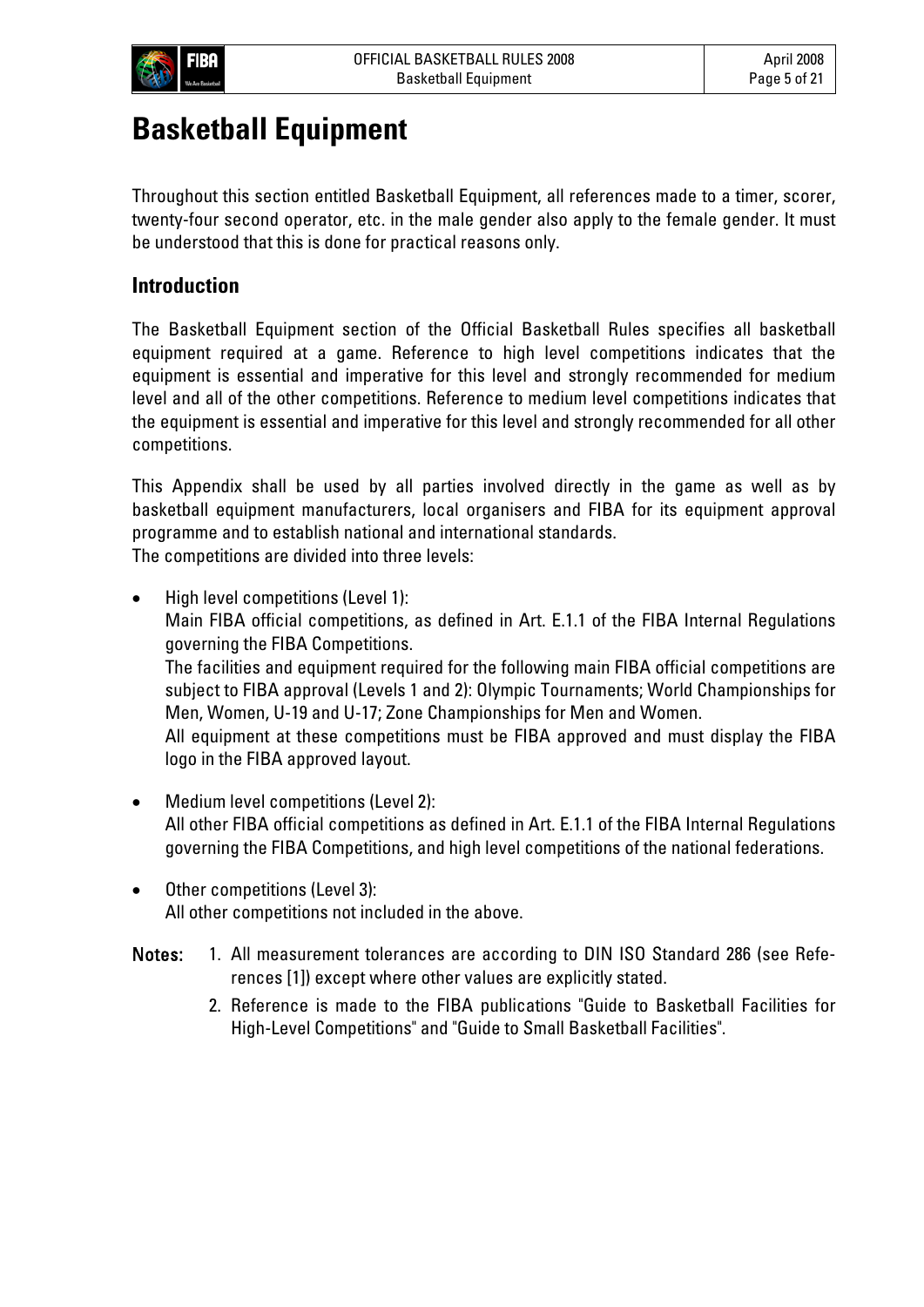

#### <span id="page-5-0"></span>**1 Backstop unit**

There shall be two (2) backstop units ([Diagram 1\)](#page-5-2), one placed at each end of the playing court and each consisting of the following parts:

- One (1) backboard.
- One (1) basket ring with a ring mounting plate.
- One (1) basket net.
- One (1) basket support structure.
- Padding.



#### <span id="page-5-2"></span><span id="page-5-1"></span>**2 Backboard**

- 2.1 The backboards shall be made of a suitable transparent material (for Level 1 and 2, of a tempered safety glass), made in one piece, non reflective, with a flat front surface and shall:
	- Have a protective framework of the backboard support structure around the outside edge.
	- Be manufactured such that, if broken, the pieces of glass do not split off.
- 2.2 For Level 3, the backboards may be made of other material(s) painted white, but must meet the other above specifications.
- 2.3 The backboards shall measure 1,800 mm (+ a maximum of 30 mm) horizontally and 1,050 mm (+ a maximum of 20 mm) vertically.
- 2.4 All lines on the backboards shall be:
	- In white, if the backboards are transparent.
	- In black, if the white painted backboards are non-transparent.
	- 50 mm in width.
- 2.5 The borders of the backboards shall be marked with a boundary line [\(Diagram 2\)](#page-6-0) and an additional rectangle behind the ring as follows:
	- Outside dimensions: 590 mm (+ a maximum of 20 mm) horizontally and 450 mm (+ a maximum of 8 mm) vertically.
	- The top edge of the base of the rectangle shall be level with the top of the ring and 150 mm (- 2 mm) above the bottom edge of the backboard.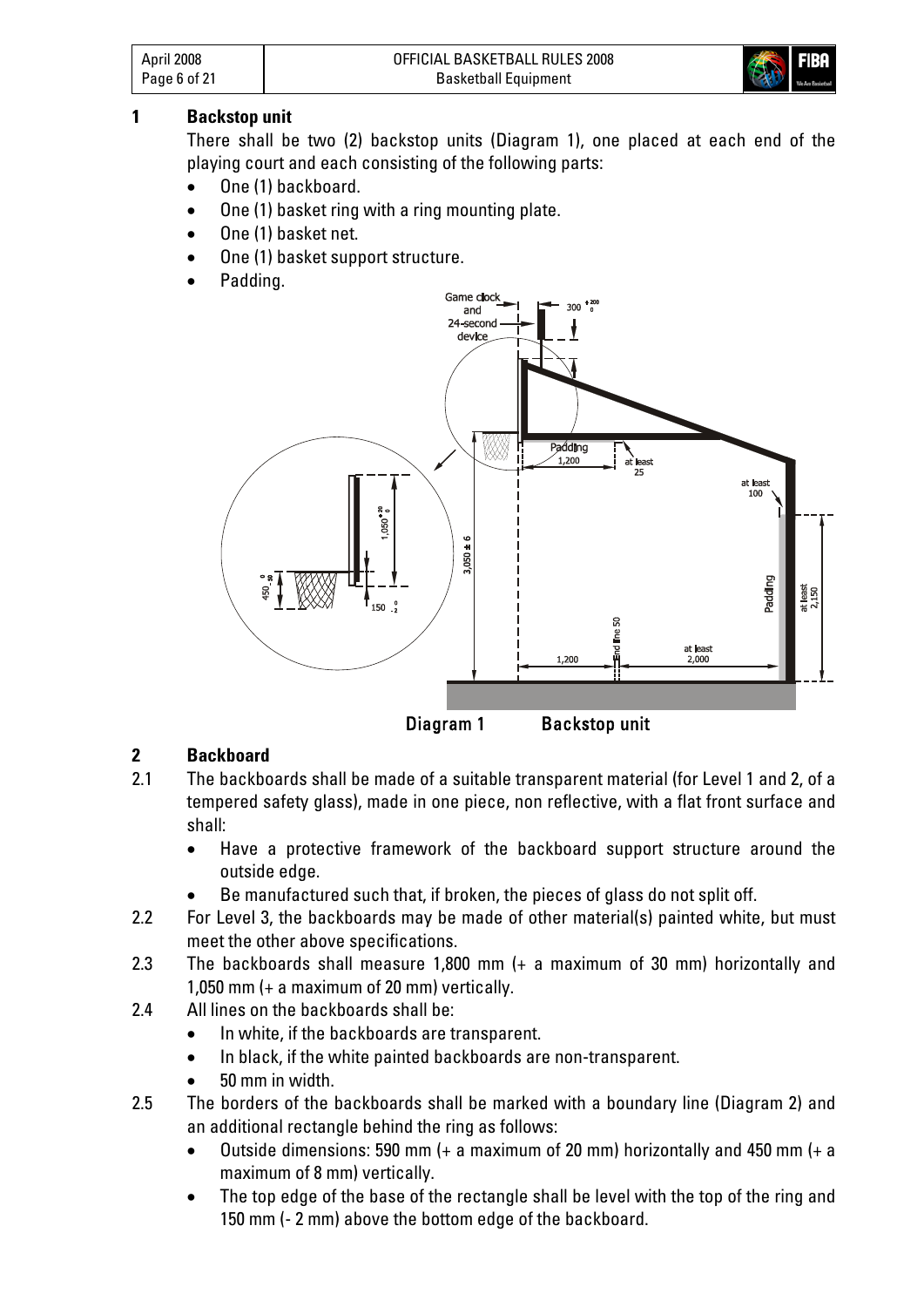

2.6 For Level 1, each backboard shall be equipped with lighting around its perimeter, mounted on the inside borders of the backboards and which lights up in red when the game clock signal sounds for the end of a period. This is also recommended for Level 2. The lighting shall be a minimum of 10 mm in width and cover a minimum of 90 % along the edge of the backboard glass area.



- <span id="page-6-0"></span>2.7 The backboards shall be firmly mounted on the backboard support structures at each end of the playing court at right angles to the floor, parallel to the endlines [\(Diagram 1\)](#page-5-2). The central vertical line on their front surfaces, extended down to the floor, shall touch the point on the floor which lies 1,200 mm from the centre point of the inner edge of each endline, on an imaginary line drawn at right angles to this endline.
- 2.8 Rigidity test for the backboard tempered safety glass:
	- When a square-shaped weight of 50 kg (250 mm wide and high, and 1,100 mm long) is applied along the centre of the backboard glass (without its frame), which is placed horizontally on two parallel wooden bars at a distance of 1,200 mm from each other ([Diagram 3](#page-6-1)), the maximum vertical deformation shall be 3 mm.



- Diagram 3 Rigidity of the backboard glass
- <span id="page-6-1"></span>• When a basketball is dropped onto the backboard, it shall rebound from it with a minimum rebounding height of 50%.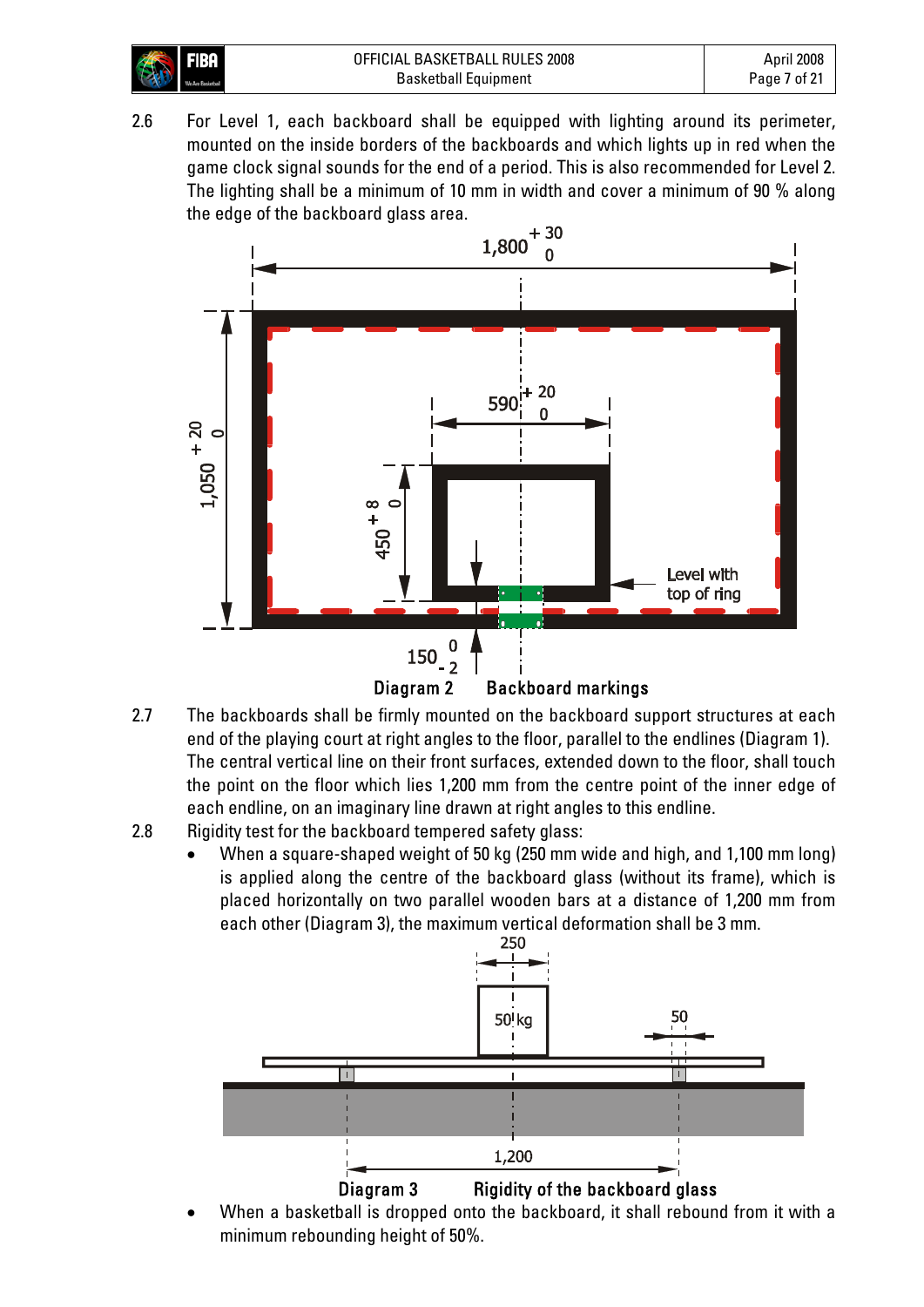

#### <span id="page-7-0"></span>**3 Basket ring**

- 3.1 The rings shall be made of solid steel and shall:
	- Have an inside diameter of a minimum of 450 mm and a maximum of 459 mm.
	- Be painted orange within the following Natural Colour System (NCS) FIBA approved spectrum (see References [\[2\]](#page-20-2)): 0080-Y70R 0090-Y70R 1080-Y70R
	- Have its metal a minimum of 16 mm and a maximum of 20 mm in diameter.
- 3.2 The net shall be attached to each ring in 12 places. The fittings for the attachment shall:
	- Not have any sharp edges or gaps,
	- Have gaps smaller than 8 mm, to prevent fingers from entering,
	- Be designed as hooks for Level 1 and 2.





Attachment of the net (example)



- 3.3 The rings shall be fixed to the backboard support structures in such a way that any force applied to the ring cannot be transferred to the backboard itself. Therefore, there shall be no direct contact between the ring mounting plate and the backboard ([Diagram 5](#page-8-0)).
- 3.4 The top edge of each ring shall be positioned horizontally, 3.050 mm  $(\pm a$  maximum of 6 mm) above the floor, equidistant from the two vertical edges of the backboard.
- 3.5 The point on the inside circumference of the ring nearest the backboard shall be 151 mm  $(\pm a$  maximum of 2 mm) from the face of the backboard.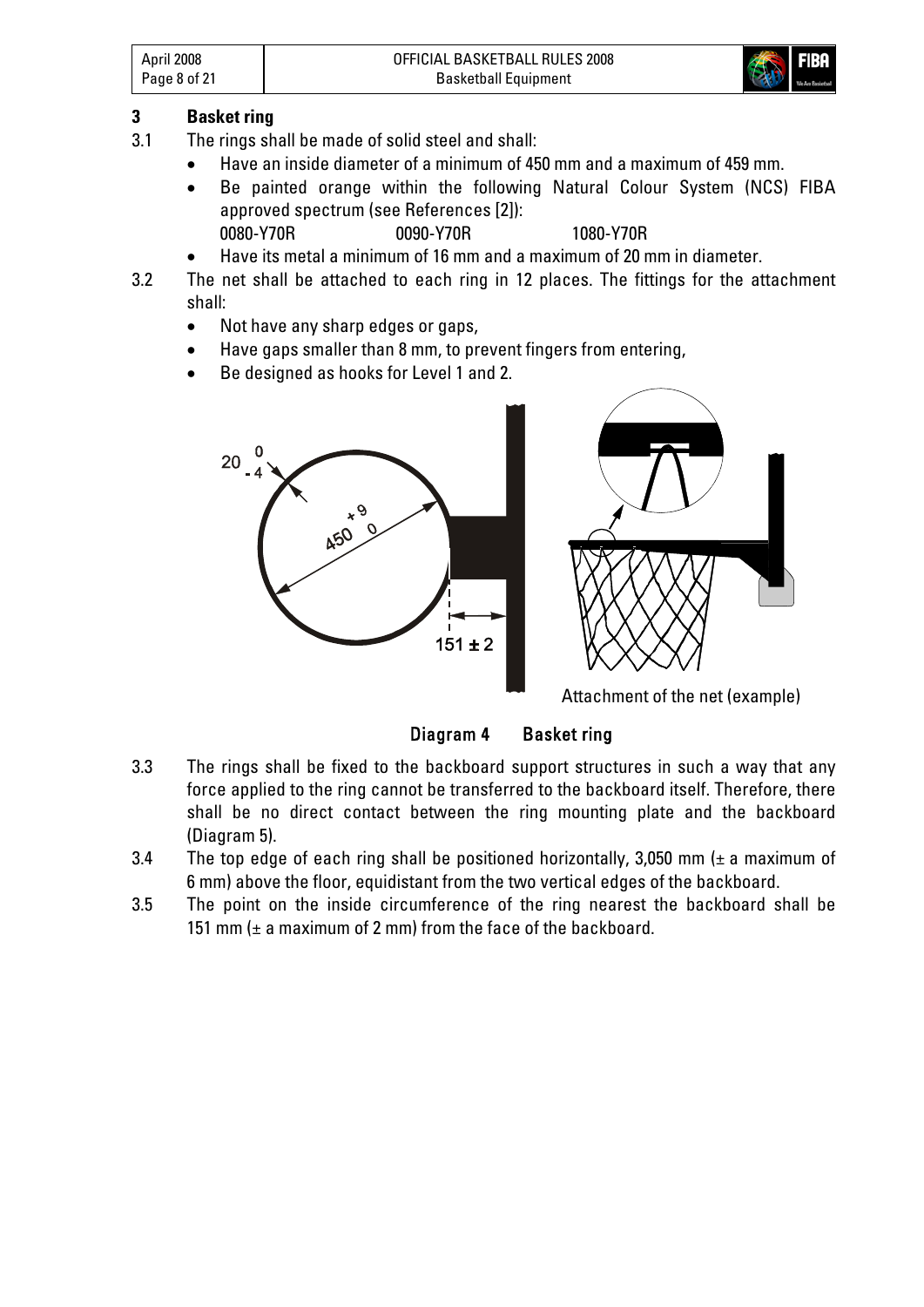



<span id="page-8-0"></span>3.6 For existing basket support structures, it is recommended that the ring mounting plate be fixed to the framework according to the measurements given in [Diagram 6.](#page-8-1)





- <span id="page-8-1"></span>3.7 Pressure release rings with the following specifications shall be used for Levels 1 and 2 and are recommended for Level 3:
	- It shall have rebound qualities close to those of the fixed ring. The pressure release mechanism shall ensure these characteristics, but not cause any damage to either the ring or the backboard. The design of the ring and its construction shall be such that the players' safety is ensured.
	- The pressure release rings shall have a 'positive-lock' mechanism which must not disengage until a static load of a minimum of 82 kg and a maximum of 105 kg has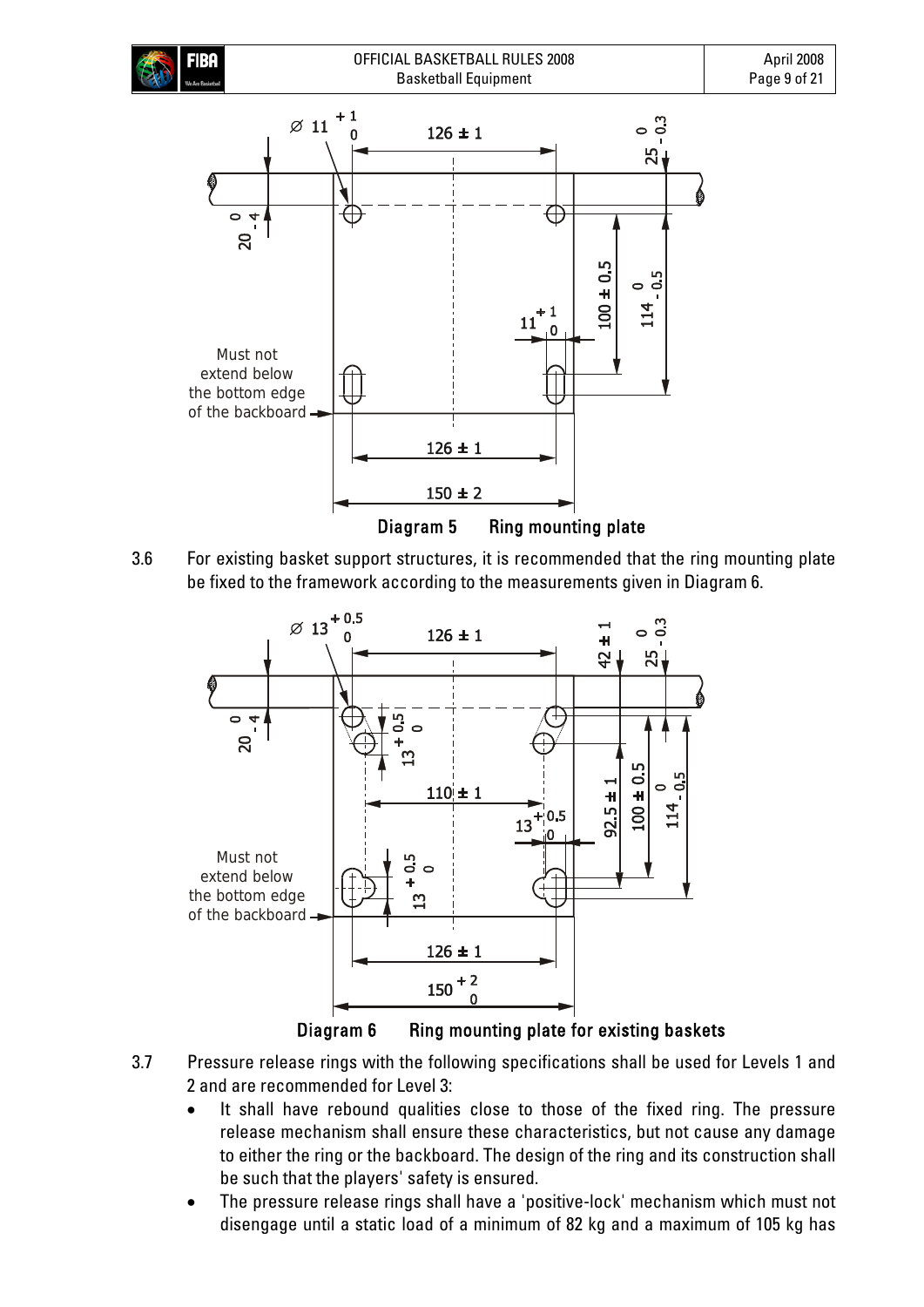

been applied vertically to the top of the ring at the most distant point from the backboard. The pressure release ring mechanism shall be adjustable within the given static load range.

- When the pressure release mechanism is released, the front or the side of the ring shall rotate no more than 30 degrees and no less than 10 degrees below the original horizontal position.
- After release, and with the load no longer applied, the ring shall return automatically and instantly to its original position. No fissures and no permanent deformation of the ring should be observed.
- Both rings must have identical rebound characteristics.
- 3.8 For Level 1, only the FIBA approved test device for measuring the correct height and the rebound/elasticity of the ring may be used.

The rebound/elasticity of the ring and support system should be within 35% - 50% energy absorption range of total impact energy and with a 5% differential between both baskets on the same playing court.

For Level 2 and 3 the FIBA approved test device should be used regularly, at least two (2) times a year.

#### <span id="page-9-0"></span>**4 Basket net**

- 4.1 The nets shall be made of white cord and shall be:
	- Suspended from the rings.
	- Manufactured so that they check the ball momentarily as it passes through the basket.
	- No less than 400 mm and no more than 450 mm in length.
	- Manufactured with12 loops to attach it to the ring.
- 4.2 The upper section of the net shall be semi-rigid to prevent:
	- The net from rebounding up through the ring, creating possible entanglement.
	- The ball from becoming trapped in the net or rebounding back out of the net.

## <span id="page-9-1"></span>**5 Backboard support structure**

5.1 For Level 1, only mobile or floor-fixed backboard support structures shall be used. This is also recommended for Level 2.

For Levels 2 and 3, ceiling or wall mounted backboard support structures may also be used. Ceiling mounted backboards shall not be used in sports halls with a suspension height exceeding 10,000 mm.

- 5.2 The backboard support structure shall be:
	- For Levels 1 and 2, at a distance of at least 2,000 mm including padding, from the outer edge of the endline ([Diagram 1](#page-5-2)).
	- Of a bright colour, contrasting with the background, so that it is clearly visible to the players.
	- Secured to the floor so as to prevent any movement. Should floor anchoring not be possible, an additional weight on the basket support base must be used to prevent any movement.
	- Adjusted such as that once the top edge of the ring is at a height of 3,050 mm from the playing floor, this height cannot be changed.
- 5.3 The rigidity of the backboard support structure with ring shall fulfil the requirements of the EN 1270 norms.
- 5.4 The visible vibration of the backboard support unit shall end a maximum of four (4) seconds after a dunk shot.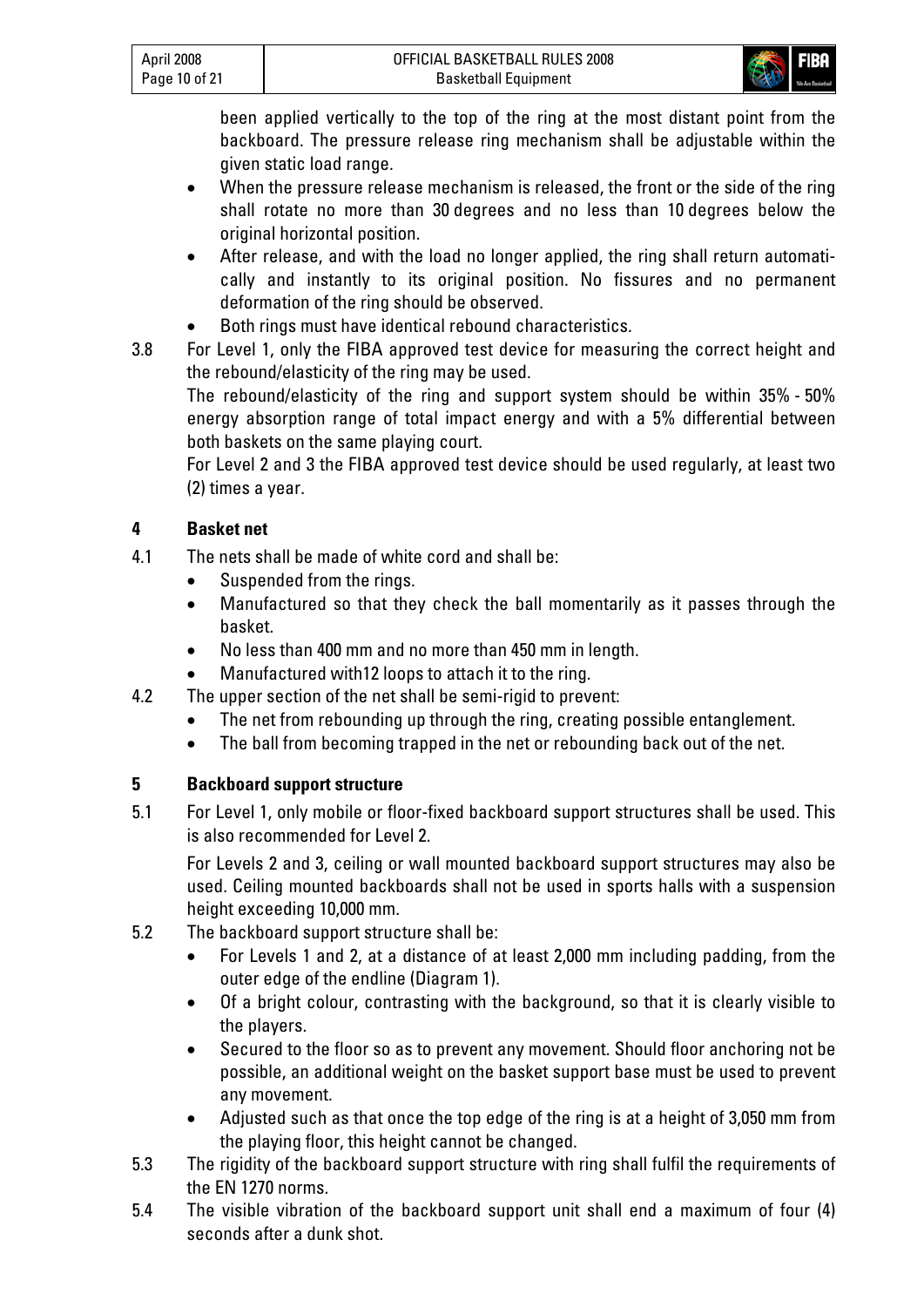

#### <span id="page-10-0"></span>**6 Padding**

- 6.1 The backboard and backboard support structure must be padded.
- 6.2 The padding shall be of a single solid colour and shall be the same colour on both backboards.
- 6.3 The padding shall be 20 to 27 mm thick from the front, back and side surface of the backboards. The padding shall be 48 to 55 mm thick from the bottom edge of the backboards.
- 6.4 The padding shall cover the bottom surface of each backboard and the side surface to a distance of 350 to 450 mm from the bottom. The front and back surface must be covered to a minimum distance of 20 to 25 mm from the bottom of each backboard.



- 6.5 The padding of the backboard support structure shall cover:
	- The vertical edges on each side, to a minimum height of 2,150 mm from the floor and with a minimum thickness of 100 mm ([Diagram 1](#page-5-2)).
	- The bottom and side surfaces of the supporting arm of the backboard, from the back surface of the backboard over a minimum length of 1,200 mm along the arm, with a minimum thickness of 25 mm ([Diagram 1](#page-5-2)).
- 6.6 All padding shall:
	- Be constructed so as to prevent limbs from being trapped.
	- Have a maximum indentation factor of 50%. This means that when a force is applied suddenly to the padding, the indentation in the padding does not exceed 50% of its original thickness.
	- Pass the test according to EN 913, Annex C (see References [\[3\]\)](#page-20-3).
	- Be blue in colour according to NCS 0090-B10G, for Level 1.

# <span id="page-10-1"></span>**7 Basketballs**

7.1 For Levels 1 and 2, the outer surface of the ball shall be made of leather or artificial/ composite/synthetic leather.

For Level 3, the outer surface of the ball may be made of rubber.

- 7.2 The surface of the ball shall not contain toxic materials or any materials which may cause an allergic reaction. The ball must not contain heavy metals (EN 71) or AZO colours.
- 7.3 The ball shall:
	- Be spherical, with black seams not exceeding 6,35 mm in width and, either of a single shade of orange or of the orange/light brown FIBA approved colour combination.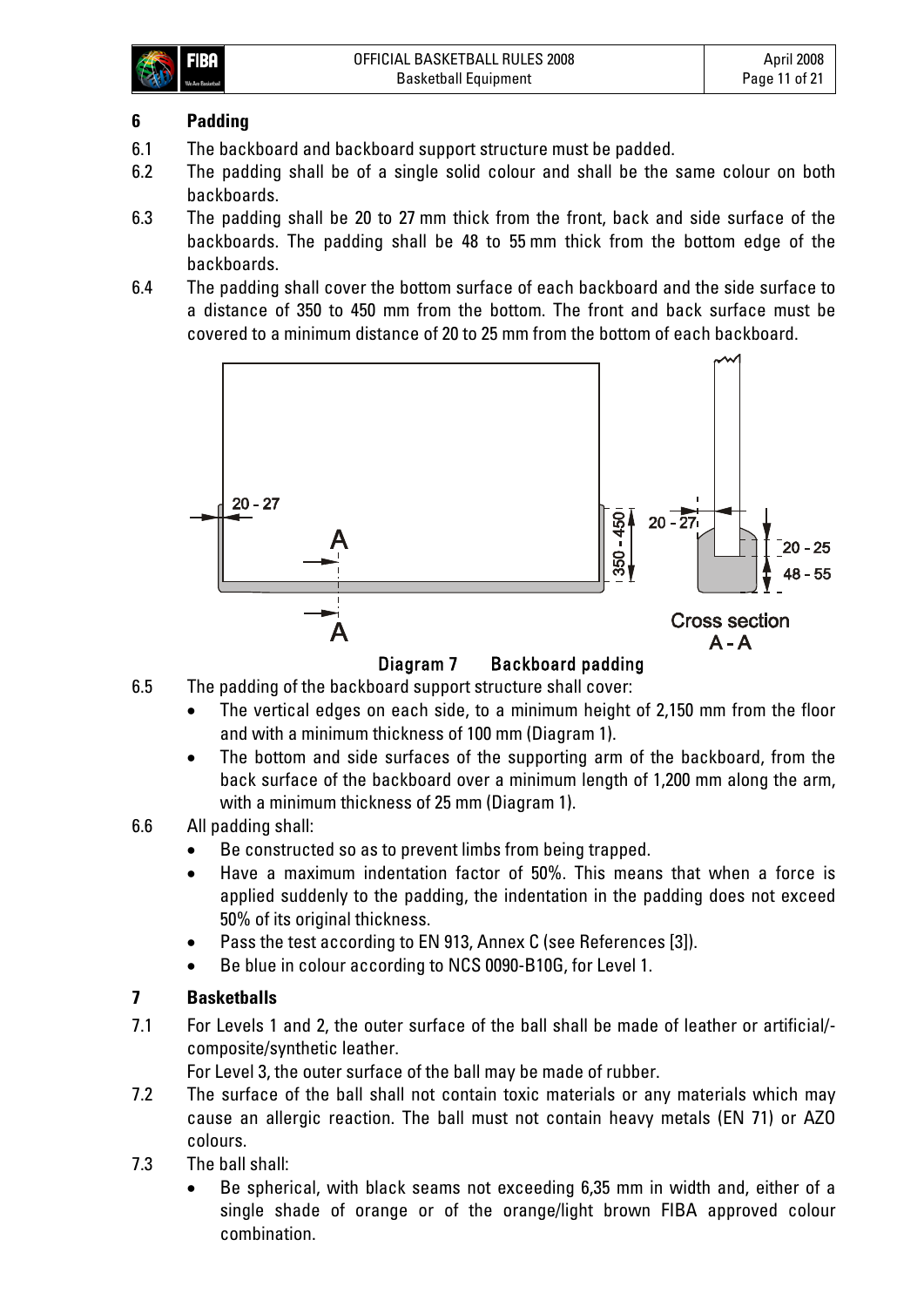

- Be inflated to an air pressure such that, when it is dropped onto the playing floor from a height of approximately 1,800 mm measured from the bottom of the ball, it will rebound to a height of between 1,200 mm and 1,400 mm, measured to the top of the ball.
- Be marked with its respective size number.
- 7.4 For all men's competitions in all categories, the circumference of the ball shall be no less than 749 mm and no more than 780 mm (size 7) and the ball shall weigh no less than 567 g and no more than 650 g.
- 7.5 For all women's competitions in all categories, the circumference of the ball shall be no less than 724 mm and no more than 737 mm (size 6) and the ball shall weigh no less than 510 g and no more than 567 g.
- 7.6 In addition to checking the specifications listed above, the following tests shall be carried out:
	- Fatigue strength test.
	- Heat-storage test.
	- Valve leak test.
	- Practice test.
	- For Levels 1 and 2, the category 1 ball "black" test.
- 7.7 For Levels 1 and 2, the organisers shall provide at least 12 balls of the same model and specification for practices and warm-ups.

### <span id="page-11-0"></span>**8 Game clock**

- 8.1 For Levels 1 and 2, the main game clock [\(Diagram 8\)](#page-13-1) shall:
	- Be a digital countdown clock with an automatic signal sounding for the end of the period as soon as the display shows zero (00:00).
	- Have the ability to indicate time remaining in minutes and seconds and tenths (1/10) of seconds at least during the last minute of the period.
	- Be placed so that it is clearly visible to everyone involved in the game, including the spectators.
- 8.2 If the main game clock is placed above the centre of the playing court, there shall be a synchronised duplicate game clock at each end of the playing court, each of which must be high enough that it is clearly visible to everyone involved in the game, including the spectators. Each duplicate game clock shall display the score and the playing time remaining throughout the game.
- 8.3 For Levels 1 and 2, a whistle-controlled time system, interfaced with the connector equipped game clock may be used by the officials to stop the game clock, provided that this system is used in all of the games of a given competition. The officials shall also start the game clock, however this is, at the same time, also done by the timer. All FIBA approved scoreboards may provide the interface with the whistle controlled system.

## <span id="page-11-1"></span>**9 Scoreboard**

- 9.1 For Levels 1 and 2, two (2) large scoreboards shall be:
	- Placed, one at each end of the playing court and, if so desired, a further scoreboard (cube) placed above the centre of the playing court. This does not exclude the need for the other two scoreboards.
	- Clearly visible to everyone involved in the game, including the spectators.

In case video displays are used it must be assured that the complete required information shall be visible at any time during the game. The readability of the displayed information shall be identical compared to that of a digital scoreboard.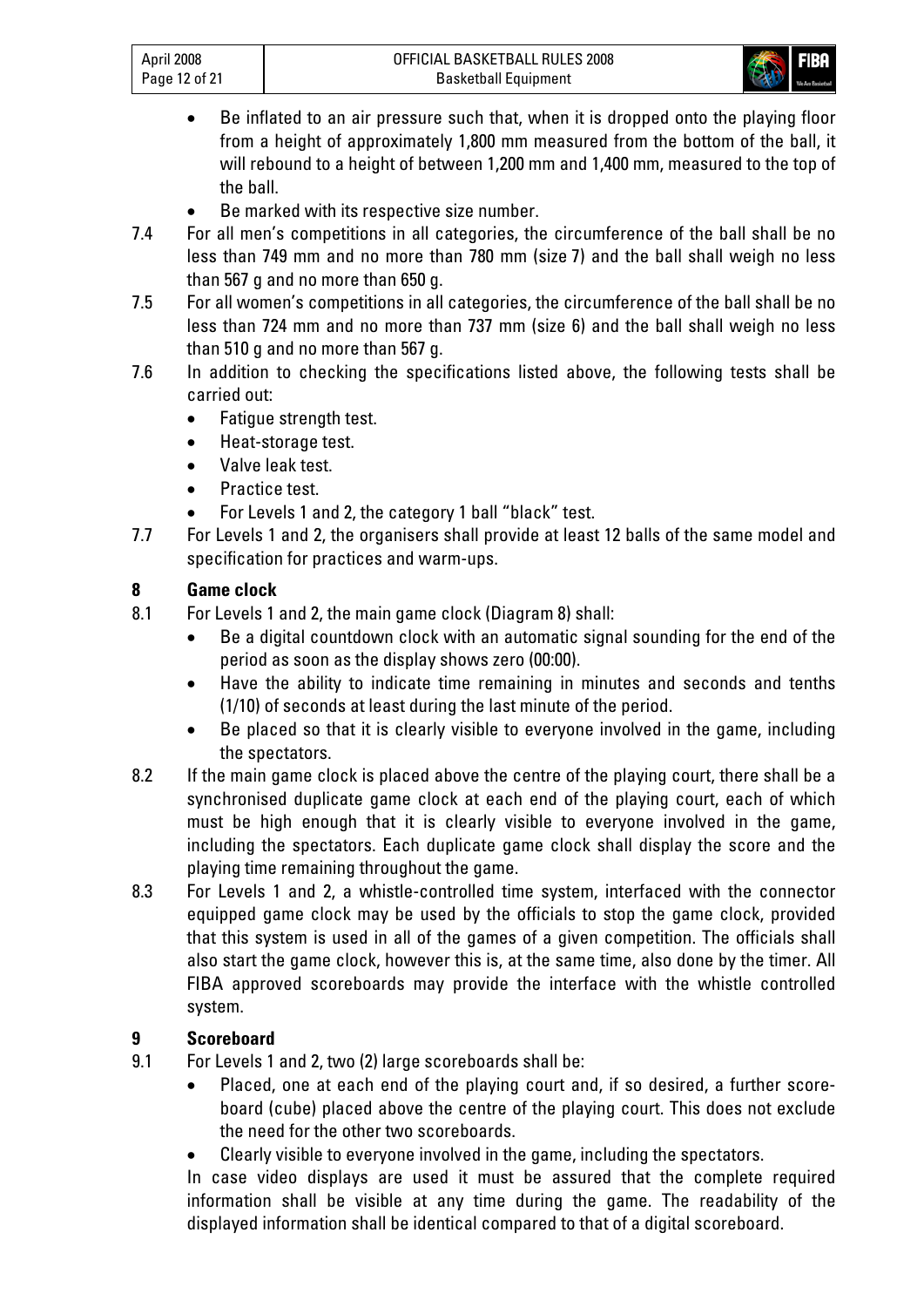

- 9.2 A game clock control panel shall be provided for the timer and a separate scoreboard control panel shall be provided for the assistant scorer. The control panels cannot be computer keyboard panels. Each panel shall enable easy correction of any incorrect data and have memory back-ups to save all game data for a minimum of thirty (30) minutes.
- 9.3 The scoreboard shall include and/or indicate:
	- The digital countdown game clock.
	- The points scored by each team, and for Level 1 the cumulative points scored by each individual player.
	- The number of each individual player, and for Level 1 also their corresponding surnames. There shall be a minimum of twelve digits to display each player's surname.
	- The team's names.
	- The number of fouls committed by each player on the team from 1 to 5. The fifth foul shall be indicated in red or orange. The number may be shown with five (5) indicators or a number display with a minimum height of 135 mm. In addition, the  $5<sup>th</sup>$  foul may be indicated with a slow flashing display ( $\sim$  1 Hz) for five (5) seconds.
	- The number of team fouls from 1 to 5, stopping at 5.
	- The number of the period from 1 to 4, and E for an extra period.
	- The number of charged time-outs per half from 0 to 3.
	- A clock for timing the time-out (optional). The game clock must not be used for this purpose.
- 9.4 For Level 1 (obligatory) and Level 2 (recommended):
	- The display on the scoreboard shall be in bright contrasting colours.
	- The background of the display shall be antiglare.
	- The display numbers on the game clock and game score shall be a minimum height of 300 mm (Level 1) or 250 mm (Level2) and a minimum width of 150 mm (Level 1) or 125 mm (Level 2).
	- The display numbers of the team fouls and periods shall be a minimum height of 250 mm and a minimum width of 125 mm.
	- The display numbers of the team names, players' surnames and numbers, and points scored by players shall be a minimum height of 150 mm.
	- The scoreboard game clock, game score and the twenty-four second device should have a minimum viewing angle of 130°.
- 9.5 The scoreboard shall:
	- Not have any sharp edges or burrs.
	- Be mounted securely.
	- Be able to withstand severe impact from any ball.
	- Have specific protection, if necessary, which should not impair the readability of the scoreboard.
	- Have electromagnetic compatibility in accordance with the statutory requirements of the respective country.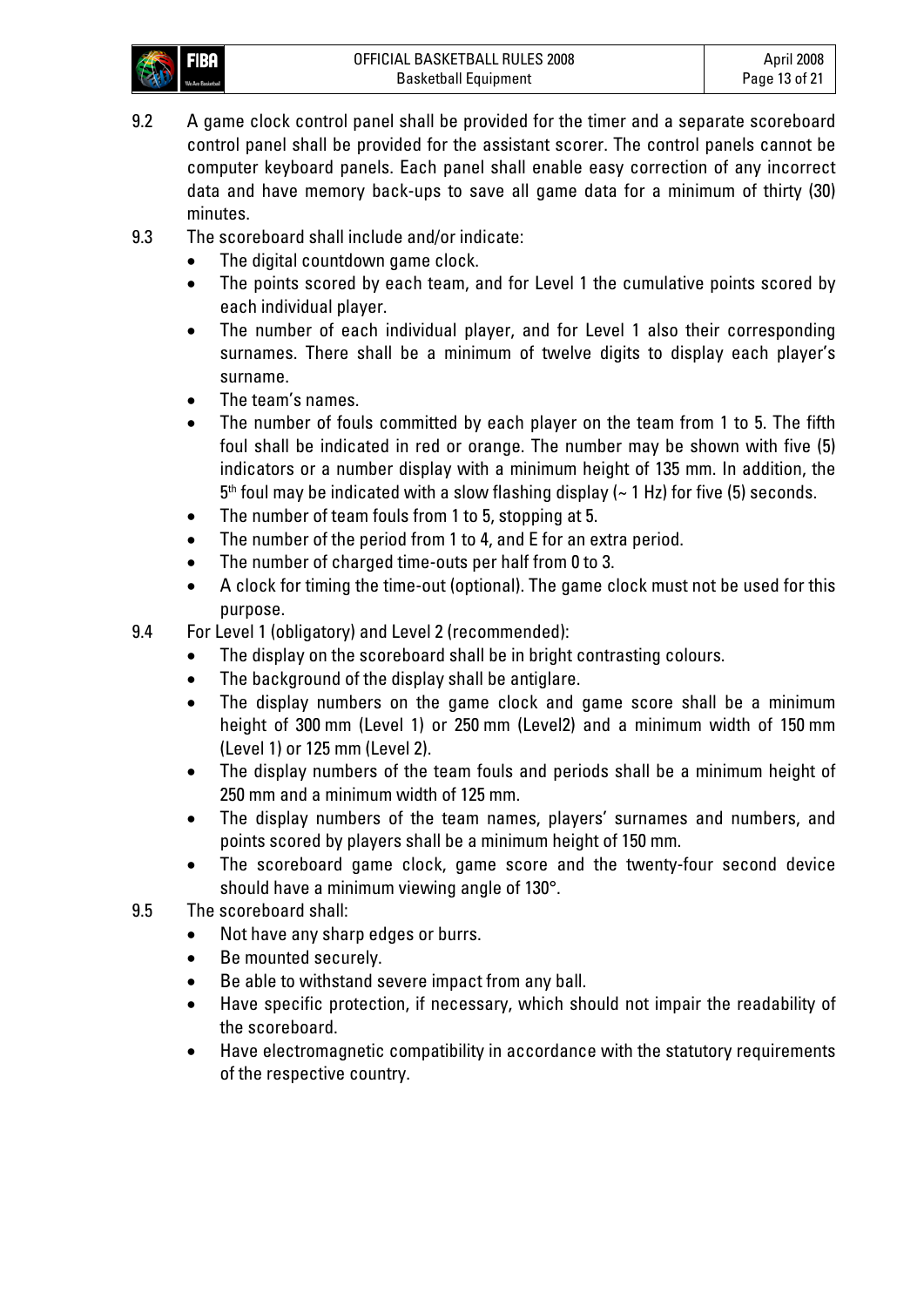#### OFFICIAL BASKETBALL RULES 2008 Basketball Equipment





#### Diagram 8 Scoreboard for Level 1 (example of the layout)

#### <span id="page-13-1"></span><span id="page-13-0"></span>**10 Twenty-four second device**

- 10.1 The twenty-four second device shall have:
	- A separate control unit provided for the twenty-four second operator, with a very loud automatic signal to indicate the end of the twenty-four second period when the display shows zero (0).
	- A display unit with a digital countdown, indicating the time in seconds.
- 10.2 The twenty-four second device shall have the ability to be:
	- Started from twenty-four (24) seconds.
	- Stopped with the display indicating the seconds remaining.
	- Restarted from the time at which it was stopped.
	- Showing no display, if necessary.
- 10.3 The twenty-four second device shall be connected to the game clock so that when:
	- The game clock stops, the device shall also stop.
	- The game clock starts, it is possible to start the device manually.
	- The device stops and sounds, the game clock count continues and may be stopped, if necessary, manually.
- 10.4 The twenty-four second device display unit ([Diagram 9\)](#page-14-3), together with a duplicate game clock and a red light shall:
	- Be mounted on each backboard support structure a minimum of 300 mm above and behind the backboard [\(Diagram 1\)](#page-5-2) or hung from the ceiling.
	- Have the different colours of the numbers of the twenty-four second device and the duplicate game clock.
	- Have the numbers of the twenty-four second display a minimum height of 230 mm and be larger than the numbers of the duplicate game clock.
	- For Level 1, have three (3) or four (4) display surfaces per unit (recommended for Level 2 and 3) to be clearly visible to everyone involved in the game, including the spectators.
	- Have the maximum weight of the three-sided twenty-four second device, including the support structure, not exceeding 80 kg.
	- Pass the test of protection against damage by balls according to DIN 18032-3 (see References [\[8\]\)](#page-20-4).
	- Have electromagnetic compatibility in accordance with the statutory requirements of the respective country.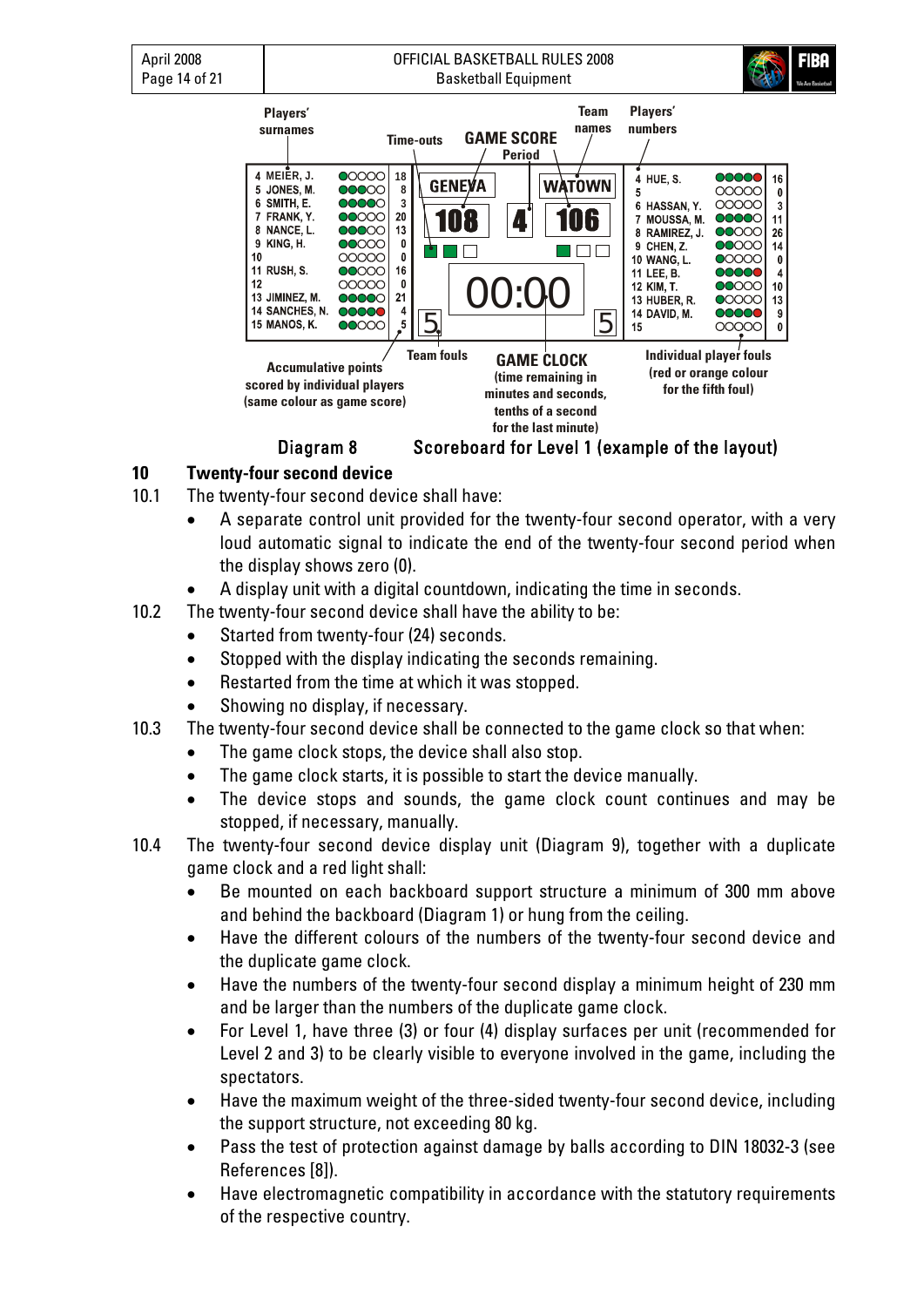

- 10.5 The electric light on the twenty-four second device display unit shall be:
	- Of a bright red colour.
	- Synchronised with the game clock to light up when the signal sounds for the end of playing time for a period.
	- Synchronised with the twenty-four second device to light up when the signal sounds for the end of a twenty-four second period.



Diagram 9 Twenty-four second device display unit, duplicate game clock, and red light for Levels 1 and 2 (example of the layout)

#### <span id="page-14-3"></span><span id="page-14-0"></span>**11 Signals**

- 11.1 There shall be at least two (2) separate sound signals, with distinctly different and very loud sounds:
	- One (1) provided for the timer and the scorer which shall sound automatically to indicate the end of the playing time for a period. The timer and scorer shall be able to sound the signal manually when appropriate to attract the attention of the officials.
	- One (1) provided for the twenty-four second operator which shall sound automatically to indicate the end of the twenty-four second period.
- 11.2 Both signals shall be sufficiently powerful to be easily heard above the most adverse or noisy conditions. The sound volume shall have the ability to be adapted according to the size of the sport hall and the noise of the crowd, to a maximum sound pressure level of 120 dBA measured at a distance of one (1) m from the source of the sound. A connection to the public information system of the sports hall is strongly recommended.

#### <span id="page-14-1"></span>**12 Player foul markers**

The five (5) player foul markers provided for the scorer shall be:

- Of white colour.
- With numbers a minimum of 200 mm in length and 100 mm in width.
- Numbered from 1 to 5 (1 to 4 in black and the number 5 in red).

#### <span id="page-14-2"></span>**13 Team foul markers**

- 13.1 The two (2) team foul markers provided for the scorer shall be:
	- Of red colour.
	- A minimum of 350 mm in height and of 200 mm in width.
	- Clearly visible to everyone involved in the game, including the spectators, when positioned on either side of the scorer's table.
	- Used to indicate the number of team fouls up to five (5) and to show that a team has reached the team foul situation.
- 13.2 Electrical or electronic devices may be used but they shall meet the above specifications.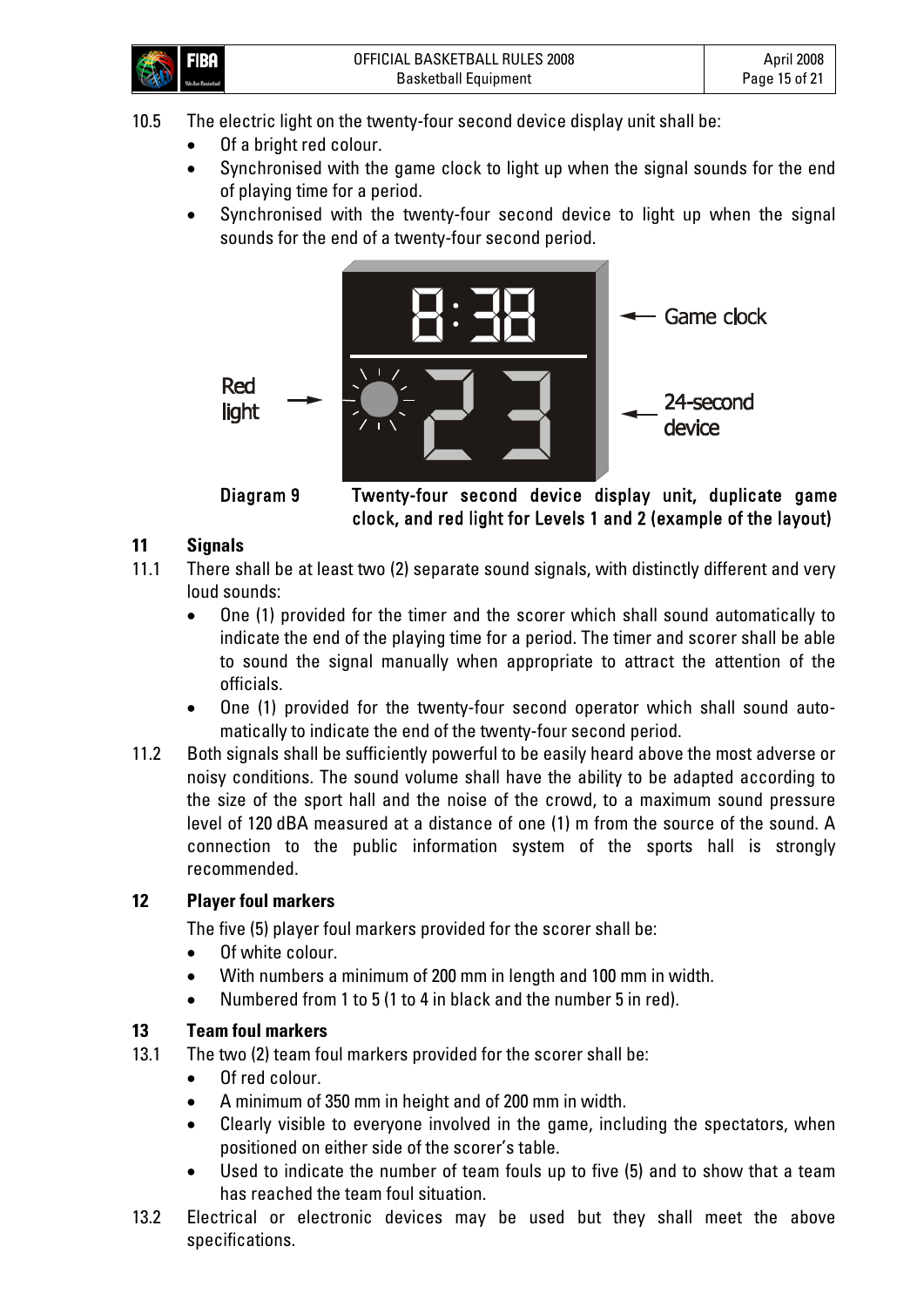

#### <span id="page-15-0"></span>**14 Alternating possession arrow**

April 2008 Page 16 of 21

The alternating possession arrow [\(Diagram 10](#page-15-2)) provided for the scorer shall:

- Have an arrow of a minimum length of 100 mm and height 100 mm.
- Display on the front side an arrow, illuminated in bright red colour when switched on, showing the direction of the alternating possession.
- Be positioned in the centre of the scorer's table and shall be clearly visible to everyone involved in the game, including the spectators.





Diagram 10 Alternating possession arrow (Example of the layout)

#### <span id="page-15-2"></span><span id="page-15-1"></span>**15 Playing floor**

- 15.1 The playing floor surface shall be made of:
	- Permanent wooden flooring (Levels 1 and 2).
	- Mobile wooden flooring (Levels 1 and 2).
	- Permanent synthetic flooring (Levels 2 and 3).
	- Mobile synthetic flooring (Levels 2 and 3).
- 15.2 The playing floor shall:
	- Be a minimum length of 32,000 mm and a minimum width of 19,000 mm.
	- Have an antiglare surface.
- 15.3 For Level 1, permanent wooden flooring, the following requirements are valid:
	- Sports functional requirements

| - Force reduction (Shock absorption) according to                                             |                                       |
|-----------------------------------------------------------------------------------------------|---------------------------------------|
| EN 14808:                                                                                     | min. 50 %                             |
| - Vertical deformation according to EN 14809:                                                 | min. 2.3 mm                           |
| - Vertical ball behaviour according to EN 12235                                               |                                       |
| (basketball):                                                                                 | min. 93 %                             |
| - Sliding properties according to prEN 14903                                                  | min. 0.4, max. 0,7                    |
| The requirements for the above properties have to be<br>fulfilled at each system testing spot |                                       |
| - Area deflection according to DIN V 18032-2:2001-04                                          | average per direction:<br>max. 20 %;  |
|                                                                                               | single values up to 30 %              |
| Requirements regarding uniformity<br>٠                                                        |                                       |
| <b>Force Reduction</b>                                                                        | $\pm$ 5 % (absolute) from the average |
| <b>Vertical Deformation</b>                                                                   | $\pm$ 0.7 mm from the average         |
| Vertical ball behaviour                                                                       | $\pm$ 3 % (absolute) from the average |
| 15.4<br>For Level 1, mobile wooden flooring, the following requirements are valid:            |                                       |
| Sports functional requirements                                                                |                                       |
| - Force reduction (Shock absorption) according to                                             |                                       |
| EN 14808:                                                                                     | min. $40\%$                           |

▬ Vertical deformation according to EN 14809: min. 1.5 mm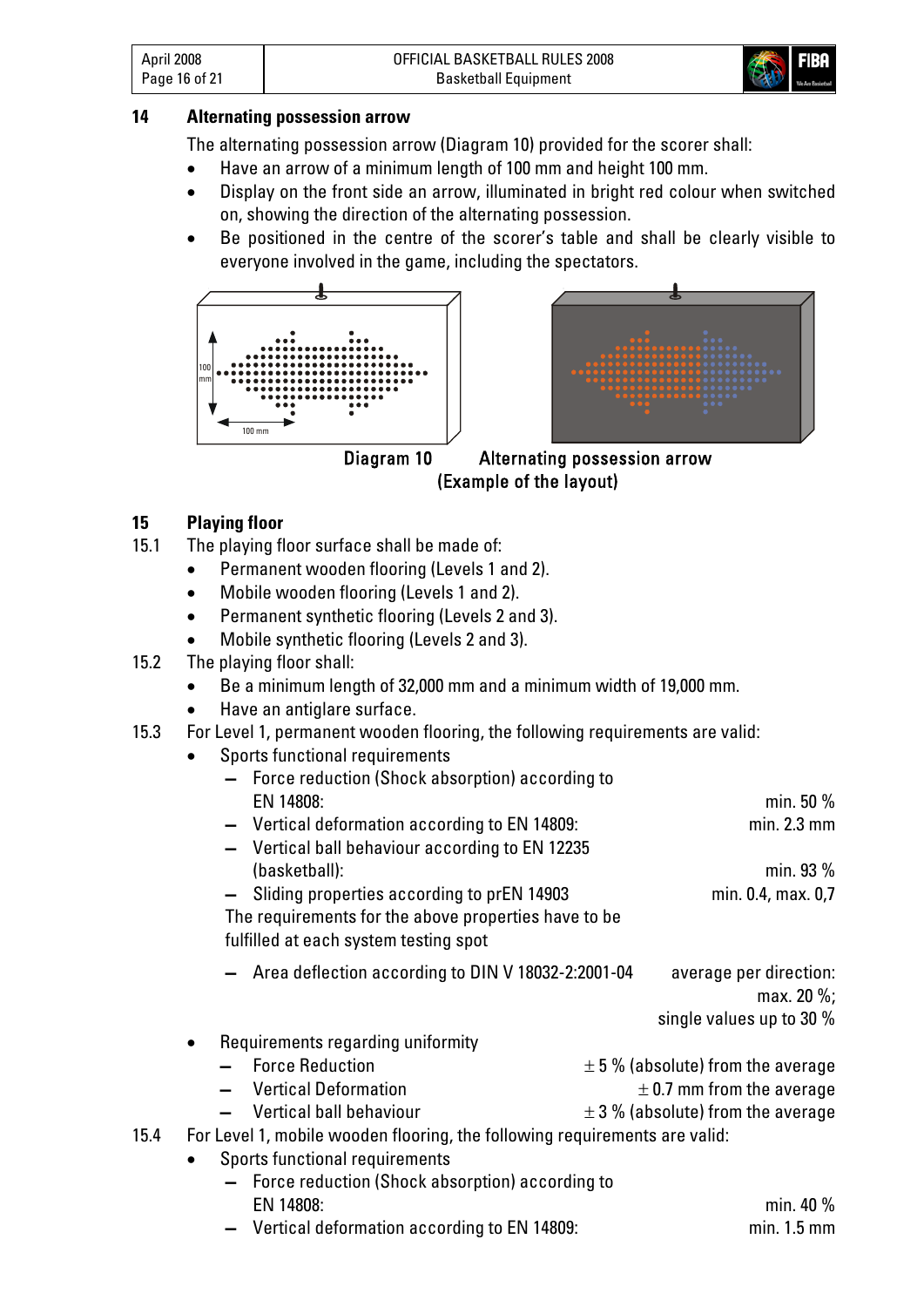▬ Vertical ball behaviour according to EN 12235 (basketball): min. 93 % ▬ Sliding properties according to prEN 14903 min. 0.4, max. 0,7

The requirements for the above properties have to be fulfilled at each system testing spot

- Requirements regarding uniformity
	- - Force Reduction  $± 5 %$  (absolute) from the average
		- Vertical Deformation  $± 0.7$  mm from the average
		- Vertical ball behaviour  $± 3 %$  (absolute) from the average
- 15.5 The manufacturer, together with the flooring installation company, shall be obliged to produce documentation for each customer comprising of at least the following: results of the prototype test, a description of the installation procedure, maintenance advice, results of the inspection and approval of the existing installation carried out by approved inspection officials.
- 15.6 The height of the ceiling or the lowest obstruction above the playing floor shall be a minimum of seven (7) m.
- 15.7 The playing floor shall carry mobile or floor-fixed backboard support structures without degrading the characteristics of the backboard support structure.

## <span id="page-16-0"></span>**16 Playing court**

- 16.1 The playing court shall be marked by:
	- 50 mm lines, as per the Official Basketball Rules.
	- A further boundary line ([Diagram 11](#page-16-1)), in a sharply contrasting colour and having a minimum width of 2,000 mm.

The colour of the further boundary line must be the same as that of the centre circle and the restricted areas.

- 16.2 The scorer's table, a minimum of 6,000 mm in length and 800 mm in height, must be placed on a platform of a minimum of 200 mm in height.
- 16.3 All spectators must be seated at a distance of at least 5,000 mm from the outside edge of the boundary lines of the playing court.

<span id="page-16-1"></span>

Diagram 11 Playing court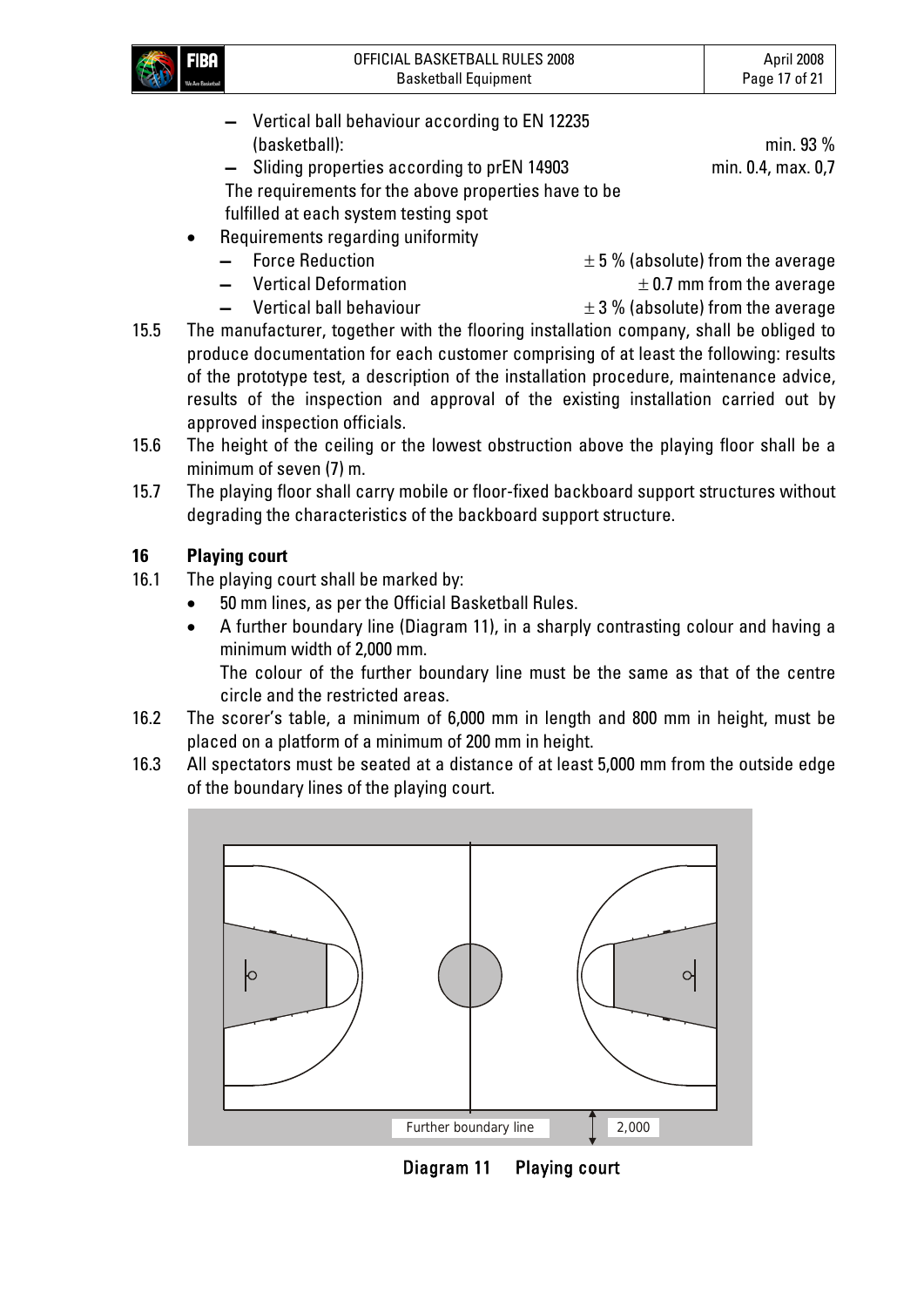

#### <span id="page-17-0"></span>**17 Lighting**

- 17.1 The playing court shall be uniformly and adequately lit. The lights shall be positioned so they do not hinder the players' and officials' vision.
- 17.2 The table below defines the lighting levels for FIBA televised events.

|                    | Compe-Descrip-<br>tion | <b>Illuminance</b>    |        |               |               | Light source |           |
|--------------------|------------------------|-----------------------|--------|---------------|---------------|--------------|-----------|
|                    |                        |                       |        |               |               | Colour       | Colour    |
| titions            |                        | Average               | Ug     | Uniformity    |               | Temperature  | Rendering |
|                    |                        | (lux)                 | % / 2m | U1            | U2            | (°K)         | (Ra)      |
|                    |                        |                       |        | (E min/E max) | (E min/E ave) |              |           |
| Level 1            | E Cam                  | > 2000                | < 10   | > 0.6         | > 0.7         | 5500 to 6000 | $>= 90$   |
|                    | E h                    | 0.75 to 1.5 * E cam   | < 10   | > 0.7         | > 0.8         |              |           |
| Level <sub>2</sub> | E Cam                  | >1400                 | < 10   | > 0.6         | > 0.7         | 5500 to 6000 | $>= 90$   |
|                    | E h                    | 0.75 to $1.5 * E$ cam | < 10   | > 0.7         | > 0.8         |              |           |
| Level 3            | E Cam                  | >1000                 | < 20   | > 0.5         | > 0.6         | 4000 to 6000 | $>= 80$   |
|                    | Eh                     | $0.5$ to 2 $*$ E cam  | < 20   | > 0.6         | > 0.7         |              |           |
|                    |                        |                       |        |               |               |              |           |

#### Glossary

- E Cam Camera illuminance; quantity of light into the direction of a camera, at grid points 1.5 m above the FOP
- E h Horizontal illuminance; quantity of light at grid points on the FOP
- E ave Average illuminance on a grid
- E min Minimum illuminance on a grid
- E max Maximum illuminance on a grid
- FOP Field of Play
- Grid The basic layout of measuring and calculation points over the FOP (9<sup>\*</sup> 15 grid points, corresponding to 2 m \* 2 m spacing)
- U1 Uniformity of illuminance; calculated as E min/E max
- U2 Overall uniformity of illuminance; calculated as E min/E ave
- Ug Uniformity gradient; the percentage difference of illuminance between adjacent grid points

The above average levels are required during the event. A maintenance factor is usually specified to compensate for the ageing and soiling of the light sources, reflectors and front glasses. In the absence of the relevant information, it is recommended to use a maintenance factor of 0.8.

The average illuminance towards the main camera for the first 12 rows of seats shall be between 10 and 25 % of the average illuminance of the FOP towards the main camera. Above the first 12 rows, the light level shall be uniformly reduced.

For camera positions, please refer to the FIBA Television Manual, see Reference [6].

- 17.3 All lighting installations shall:
	- Reduce glare and shadows by the correct positioning of the lighting equipment. The luminary aiming angle (from downward vertical) shall be 65° and the intensity of the light source shall be adapted in relation to the installation height.
	- Be in compliance with the national safety requirements for electrical equipment in the respective countries.
	- Provide Level 3 conditions for broadcasting continuity in the event of a power failure.
- 17.4 For Level 1, the strobe light system shall have:
	- A wiring harness for the installation of four lines, one in each corner of the playing court.
	- Each line shall have the ability to power a set of four strobe lights.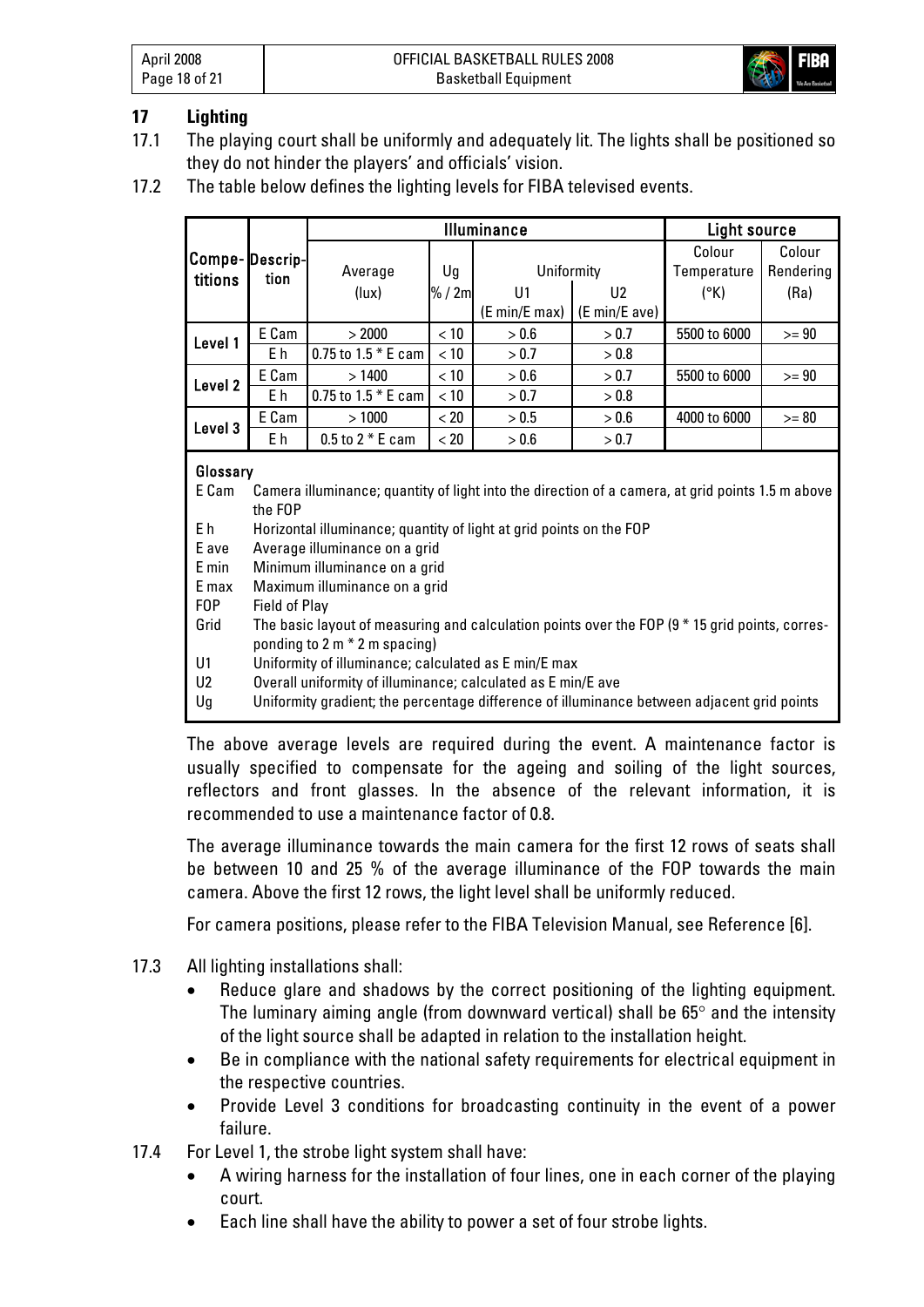- Each set with synchro-cabling and accessibility for the photographers via a switch exchange located in the vicinity of the basket support structure.
- Each set located at a distance of at least 5,000 mm from the boundary line and at a recommended height of 15,000 mm.
- Four sockets for the strobe lights located 2,000 mm from the flashes. Each socket shall be separate and protected against interference between the lamps (thermal recognition differential magnet).
- The harness installed safely and out of the reach of the spectators.
- The flashes installed safely to prevent them from falling.
- 17.5 Individual flash photography is not permitted.

#### <span id="page-18-0"></span>**18 Advertising boards**

- 18.1 Advertising boards may be located around the playing court and:
	- Shall be located at a minimum distance of 2,000 mm from the endlines and sidelines [\(Diagram 12](#page-18-1)).
	- Those along the endlines must have a minimum gap of 900 mm on each side of the mobile backstop units so that the floor wiper(s) and portable TV camera(s) can pass through, if necessary.
- 18.2 Advertising boards are permitted in front of the scorer's table provided that they are placed directly in front of and flush with the table.
- 18.3 Advertising boards shall:
	- Not exceed a height of 1,000 mm from the playing court.
	- Be padded around the top with a minimum thickness of 20 mm.
	- Have no burrs and all edges shall be rounded off.
	- Be in accordance with the national safety requirements for electrical equipment in the respective country.
	- Have mechanical protection for all engine driven parts.
	- Be non-flammable.
- 18.4 For Level 1, only motorised rotating advertising boards are permitted.



<span id="page-18-1"></span>Diagram 12 Advertising in the playing court area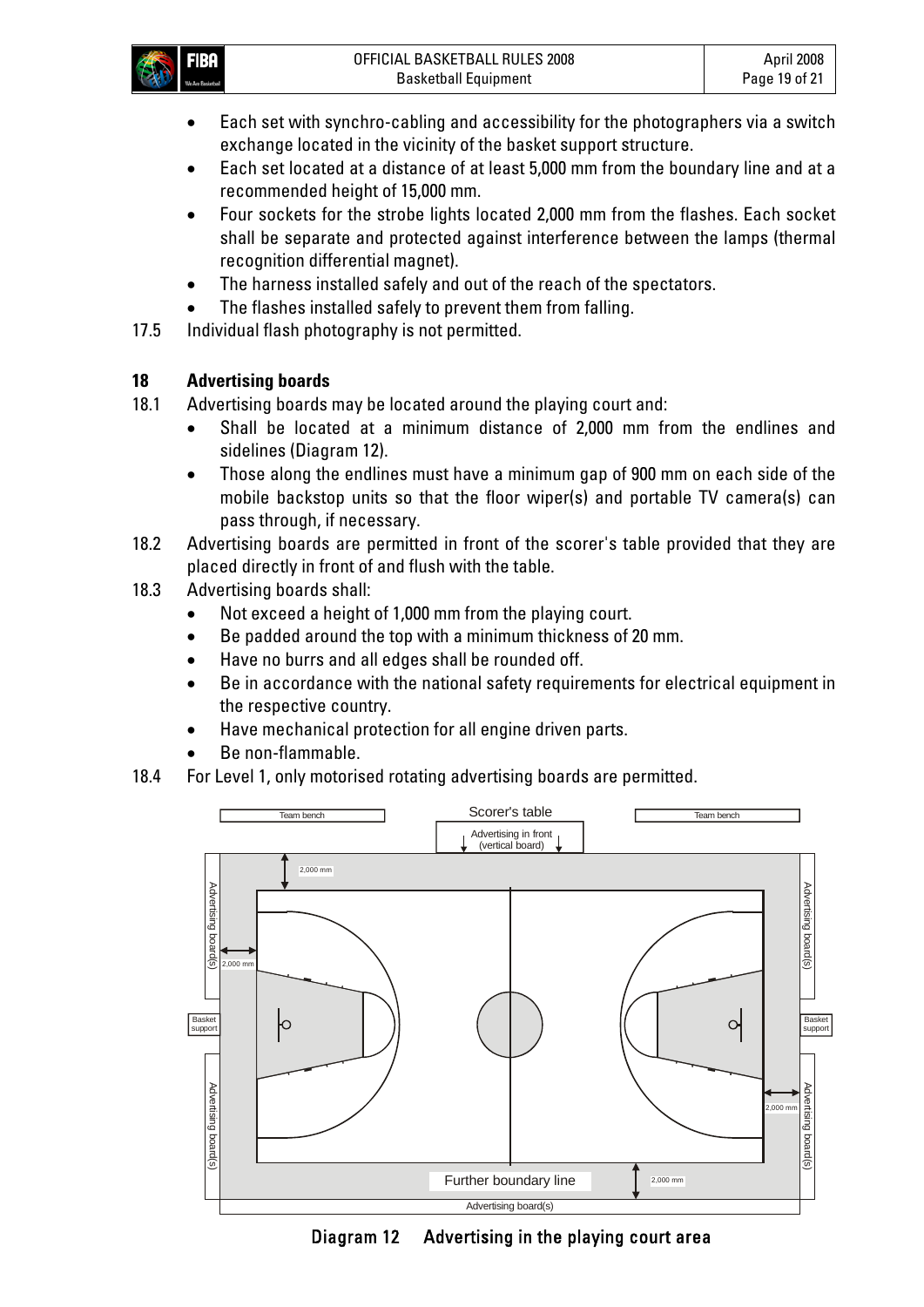#### <span id="page-19-0"></span>**19 Support service areas**

- 19.1 The support service areas, which must be fully accessible to persons with a disability, are the areas in which essential operations for the competition are carried out.
- 19.2 The required areas are:
	- a) Changing rooms for teams.
	- b) Changing rooms for referees and table officials.
	- c) Rooms for commissioners and FIBA representatives.
	- d) Doping control station.
	- e) First aid station for players.
	- f) Changing room for staff.
	- g) Storage room and cloakroom.
	- h) Administrative offices.
	- i) Media area.
	- j) VIP area.

#### <span id="page-19-1"></span>**20 Spectator areas**

- 20.1 The spectator areas shall:
	- Allow the free movement of the public, including persons with a disability.
	- Enable spectators to have a comfortable view of the event.
	- Have unobstructed lines of visibility from all seats, as shown in [Diagram 13,](#page-19-2) unless the local standards allow for deviations.



Diagram 13 Spectators' line of visibility

- <span id="page-19-2"></span>20.2 The seating capacity is defined as follows, unless the local standards allow for deviations:
	- The total capacity of the sports hall is the total number of both the seated and standing positions.
	- The number of seated positions is the total number of seats or the total length of the terraces or benches in metres, divided by 480 mm.
	- The number of standing positions is the assigned floor space, with 35 spectators for every 10 m<sup>2</sup>.

The above specifications are recommendations only.